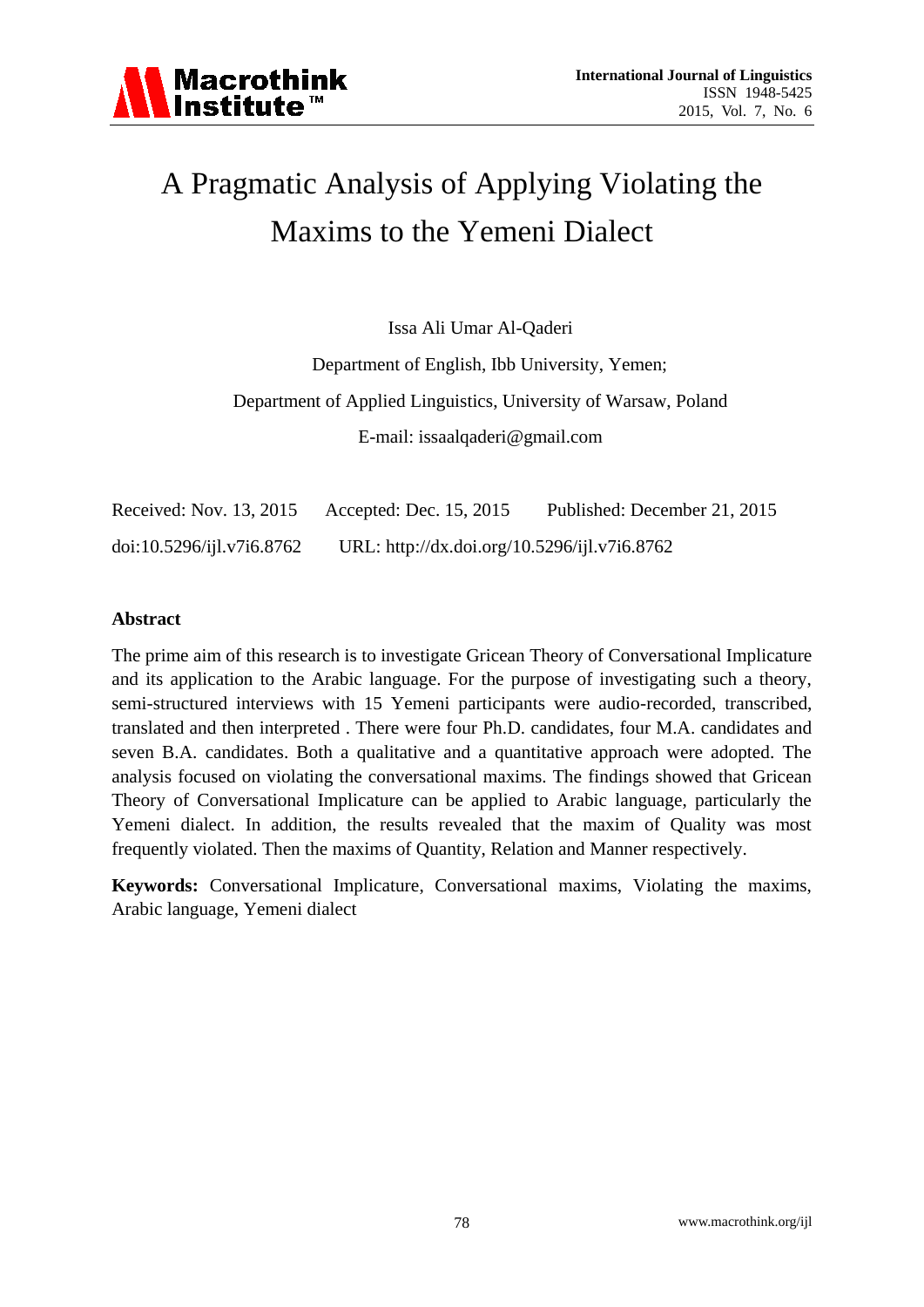

# **1. Introduction**

As a matter of fact, languages have appeared for the sake of communication. Speakers and listeners communicate with one another for the purpose of conveying what they want to say either implicitly or explicitly. While conversing, they try to cooperate with one another in order to understand and be understood and this is the core idea of pragmatics.

In the 1970s pragmatics became an integral part of linguistics though it was argued whether it should be regarded as a field of linguistics or philosophy since its first proponents were philosophers such as Austin, Grice and Searle rather than linguists (Collinge, 2001 in Alduais, 2012, p.377). However, in the 1980s, it started to appear in "textbooks on linguistics" (Thomas, 1995 in Alduais, 2012, p.377). The history of pragmatics can be described as a conjunction of different moves, coming from epistemology and semiotics (Morris 1938), philosophy of language (Austin 1962; Searle 1969), logic (Frege [1892]1952; Russell 1905), and linguistics (Horn 1972; Wilson 1975; Kempson 1975; Gazdar 1979). Basic pragmatics was initially linked to reference and presupposition (Frege 1892 and Russell 1905), semantic and pragmatic presuppositions (Wilson and Kempson; Stalnaker 1977), and illocutionary acts (Austin 1962 and Searle 1969), and it was only in the mid-70s that the concept of implicature was introduced in Grice's article "Logic and Conversation" (1975).

Among the most influential pragmatic theories that has captured the attention of the researcher is Gricean Theory of Conversational Implicature. Grice makes a clear distinction between what is said and what is meant. In comparison and with reference to this theory, an empirical study is going to be presented for the purpose of investigating the application of this theory to Arabic language just like English.

## *1.1 Gricean Theory of Conversational Implicature*

Basically, Gricean Theory of Conversational Implicature is based on the assumption that interlocutors have some basic goals in common that are governed by the Cooperative Principle. Therefore, Gricean Theory of Conversational Implicature and the Cooperative Principle were proposed to describe how effective communication is achieved in common situations (Terkourafi, 2005, p.1). Frederking (1996, p.1) argues that the Gricean Theory of Conversational Implicature and the Cooperative Principle play a significant role, for some researchers, in thinking about how language works in real use and how implictures get conveyed.

Furthermore, it can be observed that most of the time both speakers and listeners tend to speak cooperatively with one another in order to be understood in a particular way. This observation has been underscored by Bach (2006) when he asserts that "what a speaker means can be divided exhaustively into what is said and what is implicated. Yet what a speaker means can go beyond what he says without being implicated" (p.11).

## *1.2 Gricean Cooperative Principle and the Maxims of Conversation*

Grice subdivided his Cooperative Principle into nine maxims of conversation which were meant to explain how implicatures get conveyed. Then he classified these nine maxims into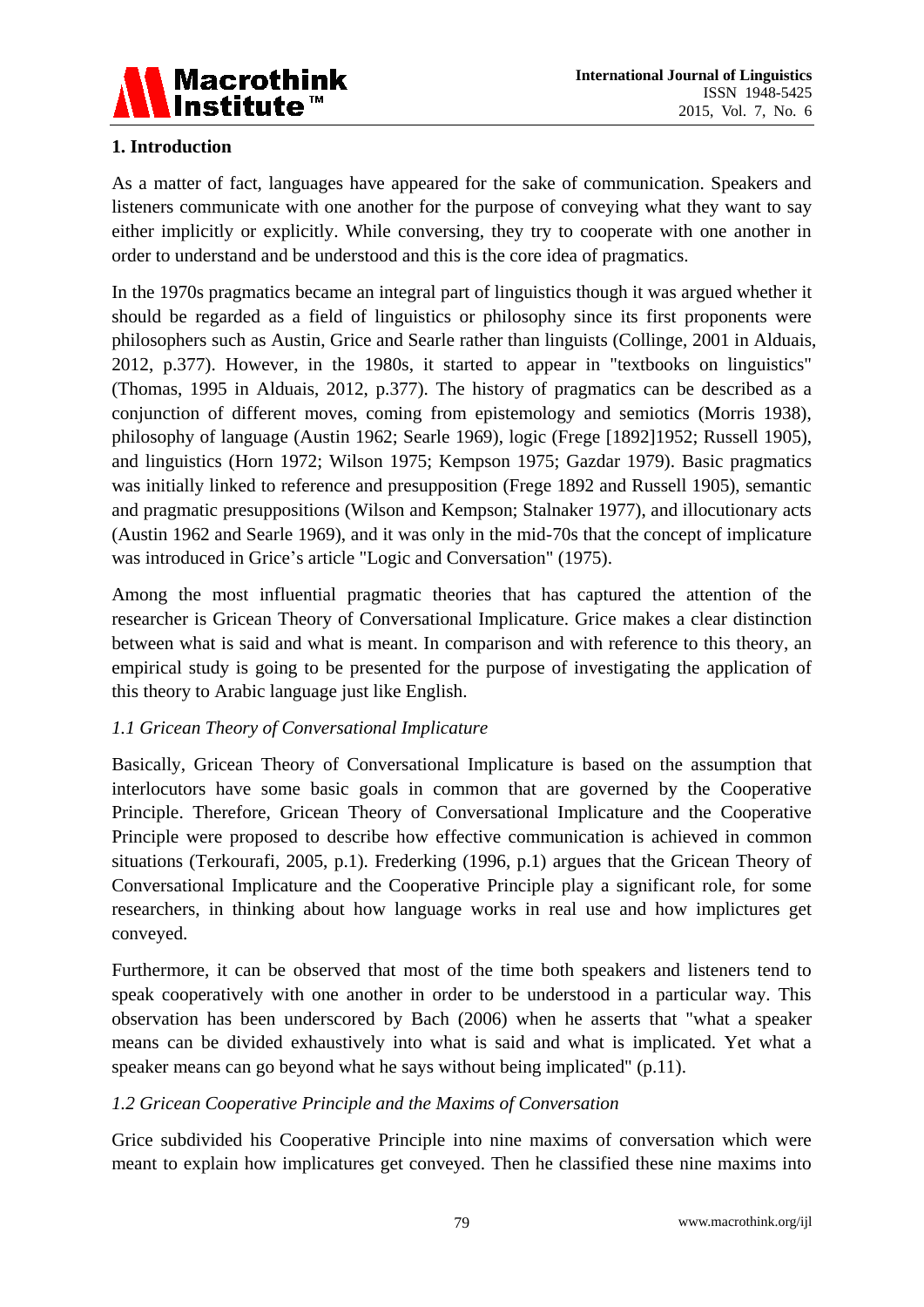

four categories: Quality, Quantity, Relation and Manner. They are used, according to Bach (2006, p.5), to explain the relation between utterances and what is understood from them. Bach (2006, p.6) also claims that we, as listeners, assume that the speaker is being cooperative by speaking truthfully, informatively, relevantly and appropriately. If an utterance appears not to conform to any of these presumptions, we look for another way of taking it so that it makes sense.

The Cooperative Principle as well as its four conversation maxims are regarded as a major contribution to the field of pragmatics. They do not only play a significant role in the generation of conversational implicatures, but also are considered a successful example that shows how human communication is governed by the principle.

In his article "Logic and Conversation" (1975), Grice makes a very general distinction between what is said by a speaker and what he means or implicates and he provides us with the definition of Cooperative Principle: "make your contribution such as is required, at the stage at which it occurs, by the accepted purpose of the talk exchange in which you are engaged" (p.45). Therefore, Grice's logic of conversation is based on the idea that contributors to a conversation are rational agents; that is, that they obey a general principle of rationality known as the cooperative principle.

Under the Cooperative Principle, there are four maxims and below each maxim, there are some other sub-maxims (1975, Pp.45-46):

I. The maxim of Quantity

- Make your contribution as informative as is required.
- Do not make your contribution more informative than is required.
- II. The maxim of Quality
	- Do not say what you believe to be false.
	- Do not say that for which you lack adequate evidence.
- III. The maxim of Relation
	- Make your contributions relevant.
- IV. The maxim of Manner
	- Avoid ambiguity.
	- Avoid obscurity of expression.
	- Be brief
	- Be orderly.

Grice supported the Cooperative Principle with four conversation maxims and he identifies four ways in which discourse participants may break or fail to fulfill maxims in a conversation: flouting, violating, clashing and opting out. (Lindblom, 2001, p.1603). In this research the focus is going to be on violating the maxims.

Pragmatically speaking, Grice, according to Zor (2006, p.23), argues that if people fail to fulfill or observe these maxims during the exchange of conversation, the participant may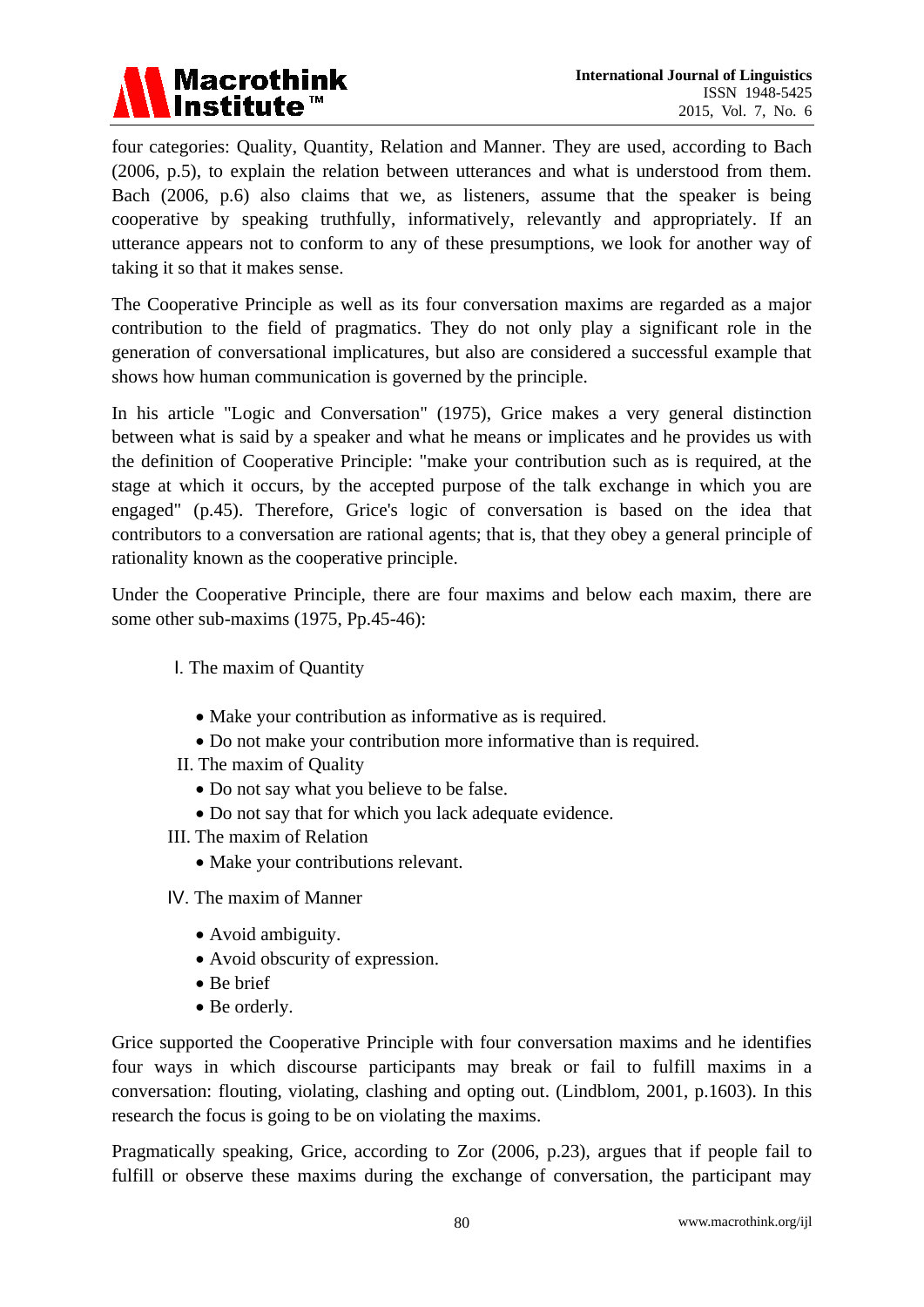

quietly and unostentatiously violate a maxim. This means that the participant does not observe the maxim intentionally for some purposes. Grice (1975, p.320) states that in the case when one quietly and unostentatiously violates a maxim, "one is liable to mislead" as it is illustrated below:

- 1) Quiet violation of Quality: Saying something you know to be false. The hearer would believe you.
- 2) Quiet violation of Quantity: Failing to mention all of the relevant information. The hearer would assume that there is nothing more to know.
- 3) Quiet violation of Relevance: Saying something that is irrelevant. The hearer would assume that it is relevant.

Thus, the investigation is going to be applied to Arabic language, particularly the Yemeni dialect and this is going to be the prime objective of this research.

## *1.3 An Overview of Yemeni Arabic*

In comparison and with reference to comparative linguistics, Arabic language is one of the Semitic languages and is classified into five forms, namely: 1) Classical Arabic Language; 2) Standard Arabic language; 3) Modern Standard Arabic language; 4) Spoken Arabic language; and finally 5) Foreign Arabic language (Alduais 2012 in Al-Qaderi, 2015, p. 22).

Basically, within each language there are several dialects and each dialect has its own characteristics and all of them share a set of linguistic characteristics that make up the language independent of other languages (Al-Najjar 2013 in Al-Qaderi, 2015, p. 25).

As one of the Arabic dialects, Yemeni Arabic is considered to be one of the Arabic varieties spoken in Yemen. It is used for daily communication and has no official status. It is also worth stating that almost all Yemeni citizens speak Arabic. However, there are various dialects within Yemeni Arabic each with its own vocabulary and phonology. The most important of these dialects are Sana'ani, Adeni, Ibbi, Ta'zzi, Tihami and Hadhrami. The most noticeable difference lies in the distinction between the dialect of the northern part of Yemen and that of the southern part of Yemen (Al-Qaderi, 2015, p. 31).

## **2. Method**

After an intensive reading of various research approaches, the author has found that the most appropriate research approach that would achieve the aim of the study was the qualitative approach. This approach seems to be appropriate since it requires individual interviews, focus groups, observations, a review of existing literature, or a number of theses. This idea is also highlighted by Hancock and Algozzine's (2006) following statement:

The individual interviews and focus groups inherent in qualitative research may slow one's research efforts if access to individuals is difficult. It is also worth mentioning that in qualitative research, the goal is to understand the situation under investigation primarily from the participants' and not the researchers' perspective. (p.7)

Within this approach, the author will focus on a case study in which semi-structured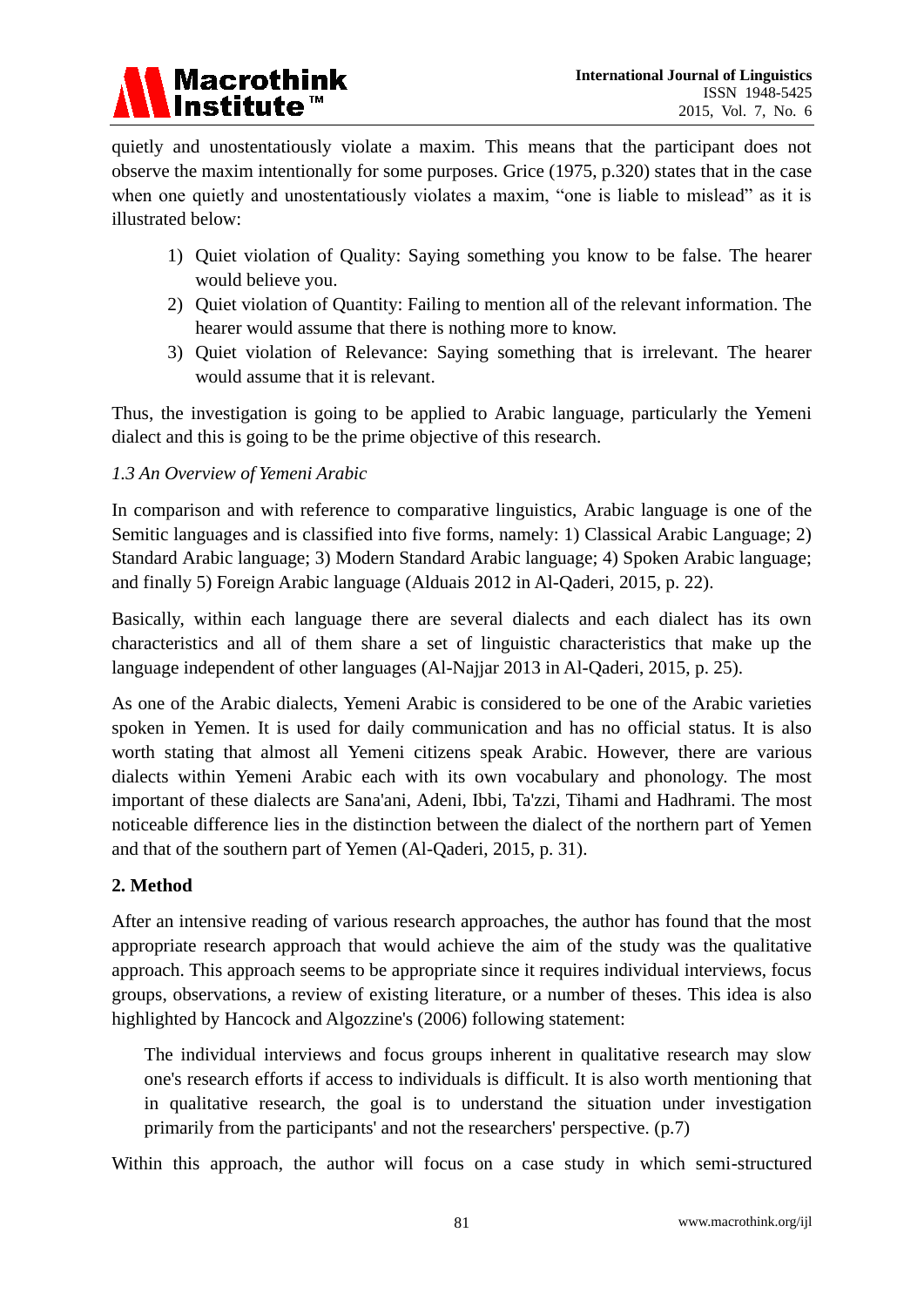

interviews were designed to investigate the study participants' responses. The semi-structured questions and the consent form were translated into the participants' mother tongue (Arabic). The data were then transcribed and translated from Arabic into English.

After being analyzed qualitatively, a quantitative approach is going to be taken on. In other words, all the collected data that were analyzed qualitatively is going to be analyzed quantitatively by means of presenting some tables and figures.

## *2.1 Participants*

This study was conducted in Warsaw city in Poland. All the chosen participants were interviewed individually in the dormitories wherein they live.

The participants of this study were classified into three groups. First consists of Ph.D. candidates (n = 4), second of M.A. candidates (n = 4), and the third and the last one was composed of undergraduate candidates  $(n = 7)$ .

The Ph.D. candidates were selected and classified as the first group of the study participants. They were four candidates who are currently enrolled at the University of Warsaw, Poland. They were given these labels: *Participant 1, Participant 2, Participant 3, and Participant 4.* 

The M.A. candidates were classified as the second group of the study participants. They were also four candidates who are currently enrolled at the University of Warsaw, Poland. They were given these labels: *Participant 5, Participant 6, Participant 7, and Participant 8.*

The undergraduate candidates were classified as the third and the final group of the study participants. They were seven candidates who are currently enrolled at the University of Warsaw, Poland. They were given the following labels: *Participant 9, Participant 10, Participant 11, Participant 12, Participant 13, Participant 14and Participant 15.* 

## *2.2 Data-collection Instruments*

Data-collection instruments in qualitative research are various. One of these instruments is interviewing. Interviews are considered a very effective instrument for expressing ideas, beliefs, knowledge, etc. Seidman (2006) states that "…interviewing is an interest in understanding the lived experience of other people and the meaning they make of that experience" (p.10). Therefore, fifteen semi-structured interviews have been designed for the three groups. Each group had its own questions. The questions used differ from one group to another because they were not of the same educational level and age. There are, on the other hand, some similar questions which were used to get some personal information. These general questions were used to break the ice before moving to the more specific ones.

## *2.3 Data-collection Procedures*

When the interview questions were ready, the author tested the audio-recording tool in order to make sure that it was picking up the sounds clearly and could record for a long time. After that, the participants were contacted by phone and they agreed to be interviewed. After making appointments with the interviewees, the author went to their dormitories wherein they live. A consent form was prepared to introduce the study and to inform the interviewees how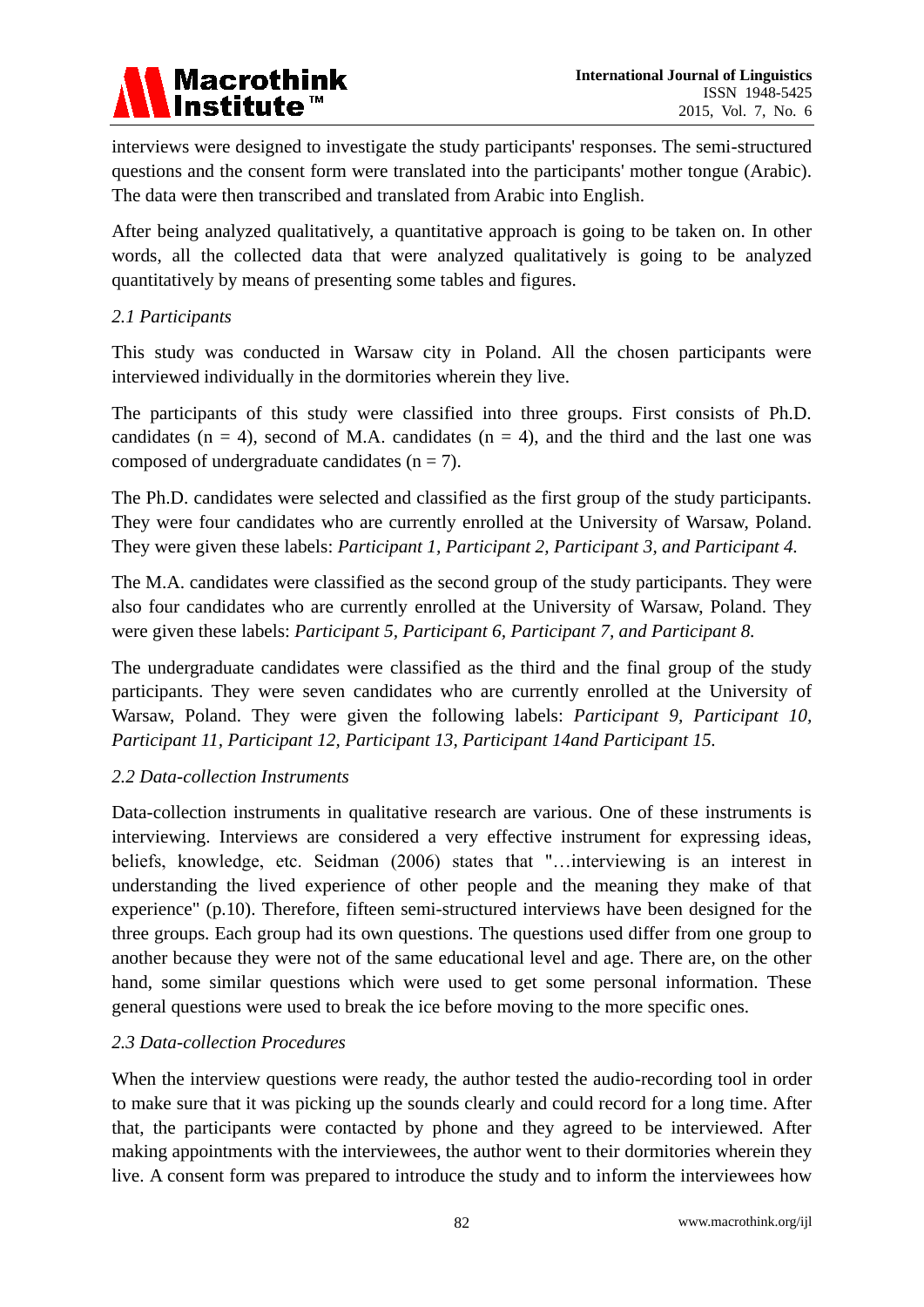

they could participate in the study. The consent form was personally given to them before the interviews and was taken back signed. The Arabic language (Yemeni dialect) was used during the interviews. Each interview lasted for about fifteen minutes.

# *2.4 Data Analysis*

The participants were given pseudonyms in order to protect their anonymity. The transcripts were organized and separated in separate files to make the analysis process easier. Each participant was given a separate file. These files encompassed all the data needed to be analyzed. After printing all the fifteen files in both languages, they were given to another researcher in order to check the translation. This was very important since it led to accuracy and reliability. After receiving the feedback, the author made all the necessary changes and started examining the whole translated data closely in order to select the most important extracts that can be used to investigate the Gricean Theory of Conversational Implicature.

After transcribing and translating the data, the author started going through the transcripts intensively many times that resulted in marking and segmenting the most important utterances/extracts that might answer the questions of the study.

These classifications were coded by giving them some letters that refer to the whole words. For instance, the author used VMM as a code for violating the maxim of Manner. This kind of coding was used for the whole segments. Next, the number of violating of each maxim in each interview was identified.

To cut the long story short, the data are presented with further interpretation (qualitatively) and tables and figures (quantitatively) in the following section.

## **3. Results and Discussion**

This section presents a qualitative and quantitative analysis of the data collected from the study participants. The first subsection presents an interpretational analysis that deals with violating the maxims. The author has selected twelve illustrative examples to be analyzed pragmatically. They were first given in Arabic. Then an English translation was given to them as well. The second subsection takes on a quantitative approach.

## *3.1 Qualitative Analysis*

## 3.1.1 Violating the Maxims

Violating maxims constitutes a deliberate attempt by the speaker to mislead his or her interlocutor(s). The participant does not observe the maxim intentionally for some purposes.

## **Example (1): (source in Arabic)**

ايش سبب تردي الإوضاع في اليمن؟ السبب االساسي هو جهل المجتمع.. ال زال فيه 56 % نسبة االمية .. مثال الدواعش او القاعدة مدعوم من السعودية ومن الخليج مستعد يقتتل يعمل أي حاجه والحوثيين من ايران .. فهي السعودية وايران هم الداعمين .. هو الجهل اللي خالنا نستوعب هذه االفكار.

Example (1): (translated into English)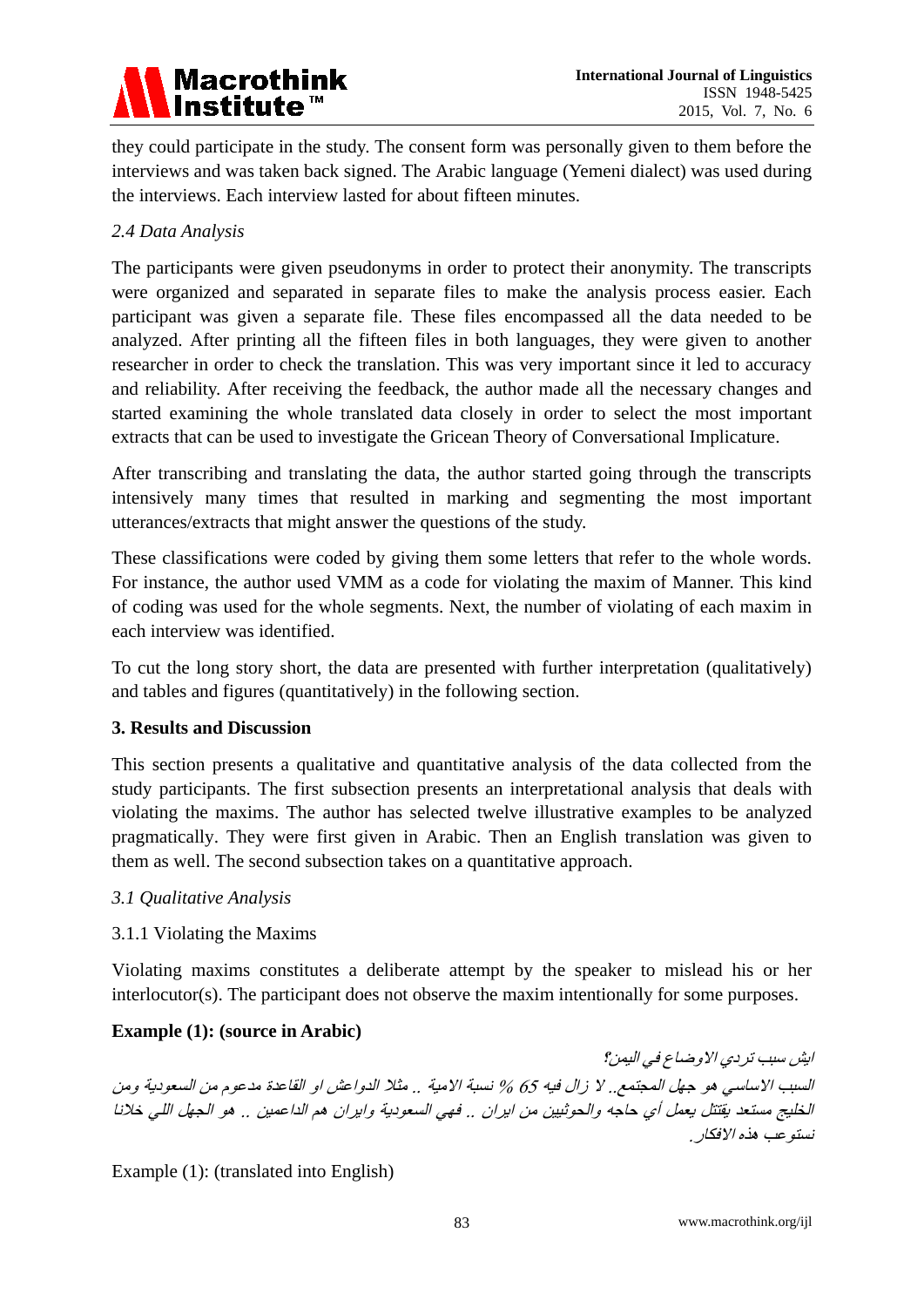

*Interviewer: What are the reasons that cause all the current problems in Yemen?*

*Participant 4: The prime reason is the society's ignorance. There is still 65% of illiteracy. For instance, ISIS or Al-Qaida are supported by KSA whereas AlHuthi is supported by Iran. Therefore, it is our ignorance which paved the way for the outside powers to intervene with our matters. It is ignorance which leads us to accept these agendas/ideas.* 

In this example, the participant was asked about the reasons behind the current situation in Yemen. His answer started stating that it is the society's ignorance and illiteracy that constitutes 65%. This piece of information lacks evidence and it is not sure whether it is true or not and therefore the maxim of Quality was violated.

**Example (2): (source in Arabic)**

ايش رايك بأوضاع اليمن حاليا؟ الوضع لابأس يعني.. اعلاميا سيء صح .. الوضع طبيعي .. في مشاكل اذا بحثت عنها با تلقاها.

## **Example (2): (translated into English)**

*Interviewer: What do you think of the current situation in Yemen?*

*Participant 1: It's all right. The media may show it badly. It's quite natural. There are some problems. If you search for them, you will find them.*

In this example, the participant was asked about his point of view about the current situation in Yemen. His answer seemed to violate the maxim of Quality since it contained untrue information. For instance, he stated that the current situation in Yemen is "quite natural". This has been done purposefully in order to mislead the interviewer. Both interlocutors know very well that nowadays Yemen is living critical moments and there are lots of problems that threaten its stability.

## **Example (3): (source in Arabic)**

ايش رايك بالثقافة البولندية؟

بحكم تاريخ بولندا ما بش عندهم التاريخ الموجود عندنا التاريخ الكبير هاذاك والتاريخ الطويل.. يعني بولندا قبل 02 سنة ما كانتش موجوده ولكن انا فعال الحاجة اللي تشدني وتخليني منبهر في هذه الفترة الزمنية البسيطة بولندا اليوم في القمة.. انا اعتبرها في قمة الدول الإوروبية من ناحية النظافة النظام القانون الناس التعامل بينات الناس كيف يعملوا احتر ام للمعوق .. في الطريق نفسها كيف بايخصصوا جزء للمشاة جزء للدراجات .. فناس منظمين ومرتبين رغم انها فترة بسيطة مش فترة طويلة. فتعتبر بولندا مثال للدول المتقدمة والمتحضرة والذي يقتدى بها.

## **Example (3): (translated into English)**

*Interviewer: What do you think of the Polish culture?*

*Participant 8: Poland has not a long history like the one that is found in our country. I mean that before 20 years Poland did not exist. But what has captivated my attention is the progress it has accomplished in a very short time. I consider it on the top of the European countries in terms of cleanliness, system, law, the Polish people are so respectful especially to those handicapped. On the road they specify a part for pedestrian and the other for bicycles.*

In this example, the interviewer asked about the participant's opinion about the Polish culture. The maxim of Quality was violated here because the participant's answer included a piece of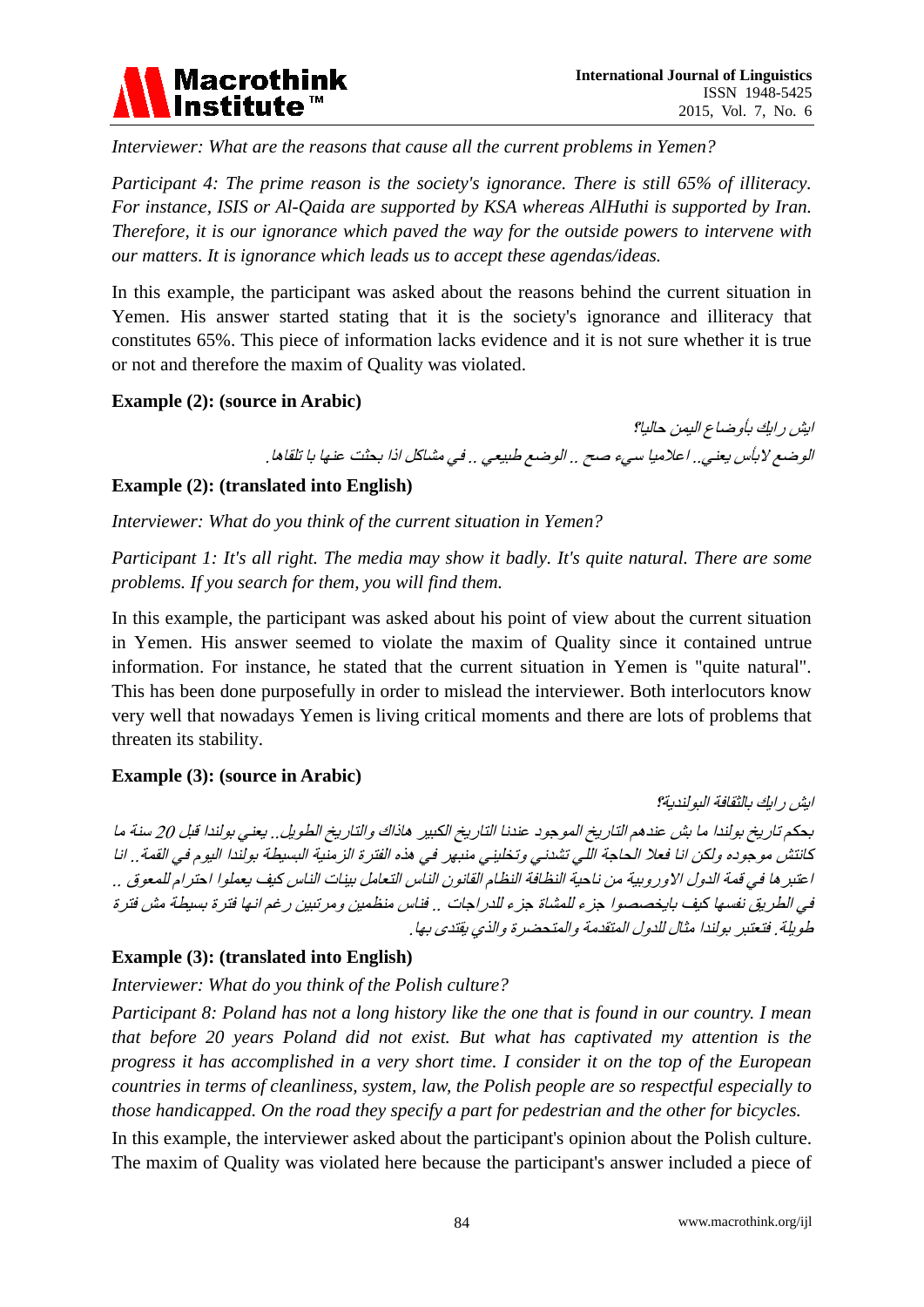

information that is untrue and has no adequate evidence. For instance, he stated that "Poland has not a long history...before 20 years Poland was not existed". The interviewer, on the other hand, noticed that the participant was trying to mislead him by providing such untrue and unproven information.

## **Example (4): (source in Arabic)**

ايش سبب مشاكل الموجودة حاليا في اليمن؟ هي عدة اسباب .. اول حاجه ان اليمن بلد عليها العيون .. في دول كثيرة تشتي تكون متحكمة بهذا البلد علشان مصالحها.. في ايضا السعودية في عندهم قانون انه استقرار السعودية من دمار اليمن ألنه داريين انه لو استقرينا بانبدا نطالب باألراضي حقنا .. المشكلة الثانية الداخل.. ما فيش قبول باألخر.. ما فيش حب بينهم .

# **Example (4): (translated into English)**

*Interviewer: What are the reasons that cause all the current problems in Yemen?*

*Participant 8: Many reasons. First of all, there are many countries which desire to control it because of their interests. Also, in the KSA they have got a law which says that KSA's stability lies in destroying Yemen. The second thing is that there is no coexistence among each other. No love.*

Similarly, the maxim of Quality was violated in this example. The participant was asked about the reasons behind the current situation in Yemen. However, his answer included a false piece of information that lacks adequate evidence. For instance, he stated that "in the KSA they have got a law which says that KSA's stability lies in destroying Yemen". This cannot be believed unless it is provided with evidence that proves that it is correct and this law is existed/available. The interviewer, on the other hand, noticed that the participant was trying to mislead him because he might not like the KSA or he is just trying to philosophize his view by saying something that is not based on an authentic source.

**Example (5): (source in Arabic)**

ايش رايك بأوضاع اليمن حاليا؟ في مشاكل.

# **Example (5): (translated into English)**

*Interviewer: What do you think of the current situation in Yemen?*

*Participant 6: There are problems.*

In this example, the maxim of Quantity was violated because the participant's answer was not informative enough. The interviewer asked the participant about his opinion regarding the current situation in Yemen. The participant stated that "[t[here are problems". By stating so, it seems that the participant had done this intentionally in order to invite the interviewer to infer the conversational implicature 'you must know everything. There is no need to repeat it'.

**Example (6): (source in Arabic)**

اذا حصلت عمل هنا تجلس؟ نعم.

## **Example (6): (translated into English)**

*Interviewer: Are you willing to stay in Poland in case you find a work? Participant 13: Yes.*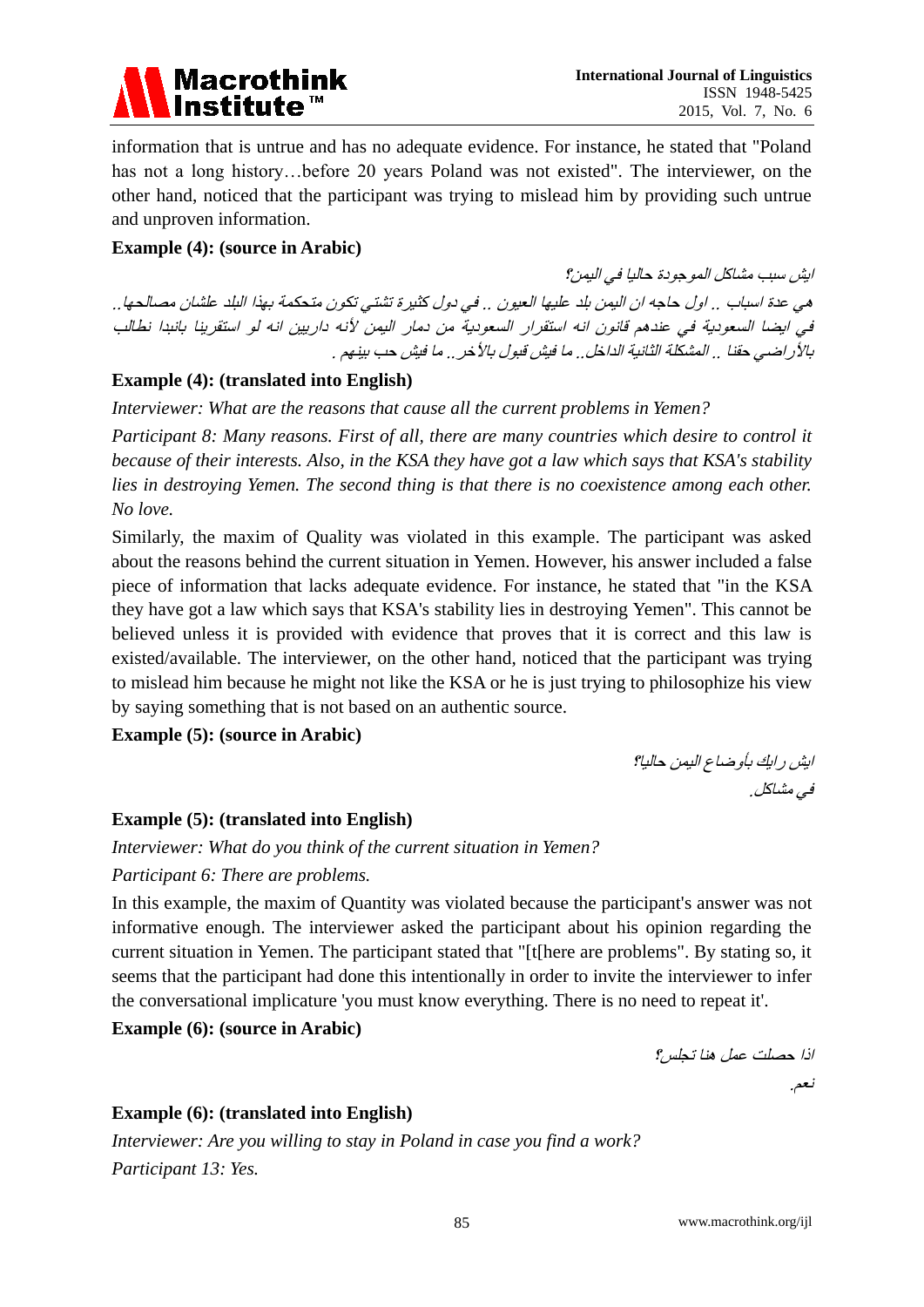

In this example, the maxim of Quantity was violated because the participant's answer was not informative enough. The interviewer asked the participant about whether he is willing to stay in Poland if he finds a work after finishing his study. The answer was "yes". This answer was not informative enough and it was said purposefully to invite the interviewer to infer the implicature 'as long as the situation in Yemen is so bad nowadays, I'd rather stay here and search for a job'.

**Example (7): (source in Arabic)**

ناوي تكمل دراسات عليا.. ايش ناوي تسوي بالضبط؟ ان شاء الله

## **Example (7): (translated into English)**

*Interviewer: Are you planning to pursue your higher studies? Can you tell me about your future plans please?*

*Participant 12: Hopefully.*

Similarly, in this example the maxim of Quantity was violated. The interviewer asked the participant whether he is planning to pursue his higher studies and to tell him a little bit about his future plans. The answer was "hopefully". It means that the participant's answer was insufficiently informative and this had been done purposefully and because of this the maxim of Quantity was violated. Based on the contextual knowledge of both interlocutors, the interviewer could extract the implicature 'so long as I am doing great in my undergraduate program, it would be natural that I am going to pursue my higher studies'.

## **Example (8): (source in Arabic)**

مخطط تتزوج بولندية؟

شف يعتمد بصراحة يعني. االنسان لما ُخلق ُخلق على الفطرة فربما نحن ابتعدنا عن الفطرة.. لكن عندما تحصل على الشخص وتقارب بين اآلراء والنظريات , ربما تشق طريقك انت وهو يعني .. صحيح باعترف اني باحصل ثقافة مختلفة ولكن قليل من التنازالت منها وقليل من التنازالت مني تندمج اآلراء بحيث انها تتنازل ببعض ما عندها وانا اتنازل ببعض ما عندي بحيث اننا نقارب بين الثقافتين , نقارب بين اآلراء ونشق طريقنا.

# **Example (8): (translated into English)**

*Interviewer: Are you planning to marry a Polish girl?*

*Participant 14: Frankly speaking, it depends. You know every human being is born on instinct and we may have gone away from this instinct. But when you come across the right partner and try to approximate between opinions and theories, perhaps you will find your way, both of you. I know that she will have a different culture from mine, but we can compromise things and live happily.*

In this example, the interviewer asked the participant whether he is planning to marry a Polish girl in the future. The answer included some pieces of information that seemed to be unrelated to the question being asked. The participant seemed to go off topic especially when he started to talk about the human instinct in the beginning of his answer. This means that he was trying to mislead the interviewer by providing irrelevant information so that he can deviate answering the question directly.

## **Example (9): (source in Arabic)**

قلت لي انك زرت اليمن.. متى؟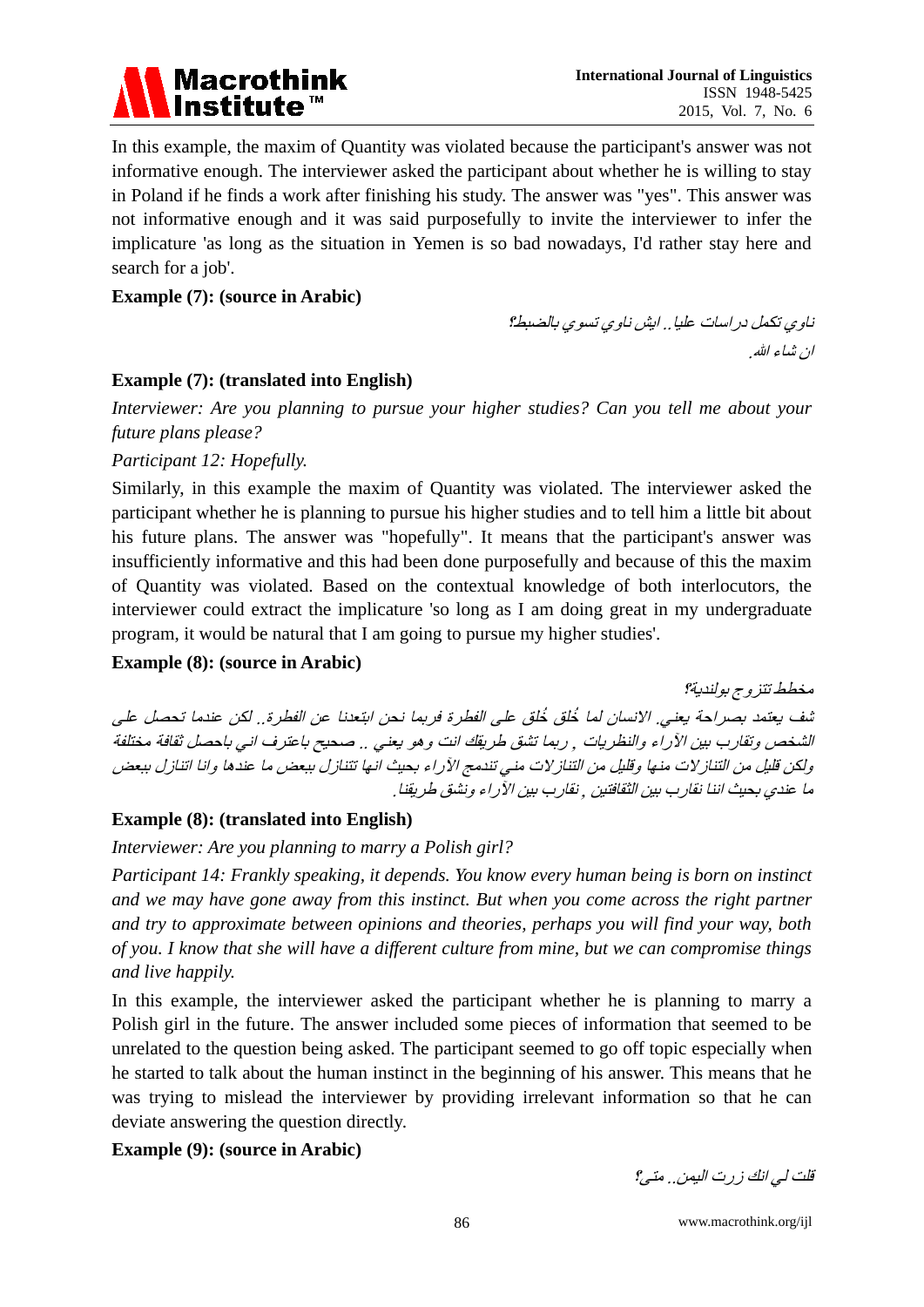

رجعت السعودية كان معي عمل في الرياض.. ورجعت اعتمرت وزرت النبي صلى هللا وعلية وسلم.. وروحت اليمن فعلت شهر ونص في صنعاء.

# **Example (9): (translated into English)**

*Interviewer: You said that you had been to Yemen, when?*

*Participant 3: I travelled to Saudi Arabia because I had some work to do there. After that, I did Omrah and visited the tomb of our prophet Muhammad (Peace Be upon Him). Then I headed to Yemen and stayed there for about a month and a half in Sana'a.*

In this example, the maxim of Relation was violated once again. The interviewer asked the participant about the time of his visit to Yemen. However, the participant's answer included some irrelevant information. For instance, he started talking about his visit to Saudi Arabia because of having some work to do there. Then he went to do Omrah (a religious event). After that he stated that he had stayed in Yemen for about a month and a half without mentioning when he did visit it exactly. This means that the participant is trying to hide the correct answer by mentioning unrelated information.

## **Example (10): (source in Arabic)**

في صعوبات واجهتك الى االن في البحث؟ ممكن نقول عدد الطالب عندما عملنا االستبيان.. كل مجموعة باتكون اقل من المجموعة االخرى .. تلقه مجموعة 02 مجموعة 02 .. مثال اذا كان عينة البحث 02 تحتاج انك تجلس معاهم اكثر من جلسة.. هذه من اكثر المشاكل التي عانيتها.. هذا در اسيا اما ثقافيا .. في اختلاف كبير .. الإن ثقافتنا غير ثقافة بولندا

## **Example (10): (translated into English)**

*Interviewer: What are the difficulties you encountered while writing your thesis?*

*Participant 1: The lack of students when needed to work out the questionnaire. They are divided into groups and each group has less number than the other. For example, if the research sample is 70, you need to sit with them more than once. This is one of the major difficulties I am facing… this is in terms of the study/educational difficulties. Concerning the cultural difficulties, there is a big difference between the Polish culture and ours.*

In this example, the maxim of Relation was violated because the participant's answer included irrelevant information to the context. The interviewer asked the participant about the difficulties he had encountered during writing his thesis. The participant's answer started talking about one of the major difficulties which is the sample of the study and abruptly changed the topic by talking about the Polish culture. This means that the participant does not want to refer to the other difficulties he is facing like finding sources or working with his supervisor, etc. This abrupt change indicates violating the maxim of Relation.

## **Example (11): (source in Arabic)**

ايش رايك بالسكن؟ حلو بس عندي عدة مالحظات عليه.. الحياة االجتماعية فيه صفر.. معظمهم اللي بالسكن من اوكرانيا وما يعرفوا انجليزي فيكون صعب االختالط معهم.

## **Example (11): (translated into English)**

*Interviewer: How do you find your accommodation?*

*Participant 7: It's nice, but I have some comments. The social life is zero. Most of the inhabitants are from Ukraine and they cannot speak English. It is difficult to socialize.*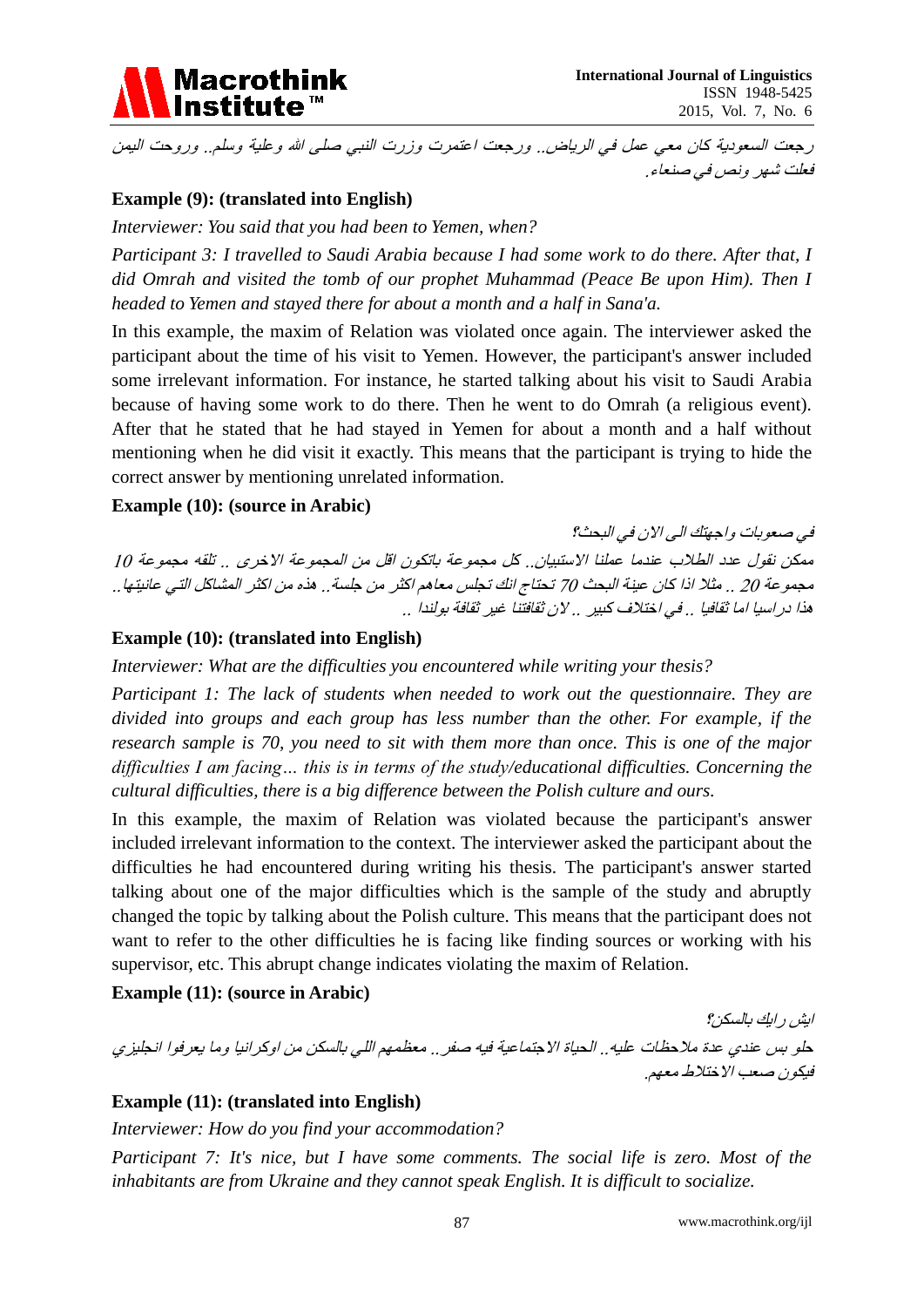

In this example, the maxim of Relation was violated. The interviewer asked the participant's opinion about his accommodation not about the neighbors and the surroundings. However, the answer included irrelevant information. For instance, the participant talked about the inhabitants of the accommodation instead of talking about the accommodation itself according to the question being asked. This means that the participant was trying to mislead the interviewer by changing the focus to the inhabitants of the accommodation and to invite the interviewer to extract the implicature 'he is not happy with the inhabitants of the accommodation'. To put it simple, in this example the interviewer's question had two different interpretations. One interpretation, which was understood by the interviewer, was concerned with the addressee's opinion about his accommodation, for example, its location and quietness. Another interpretation, which was understood by the addressee, was related to the addressee's opinion about the neighbors and surroundings of the accommodation. These two interpretations proved that the addressee was still cooperative.

#### **Example (12): (source in Arabic)**

ناوي ترجع اليمن؟ والله في ظروف صعبة حاليا في اليمن

#### **Example (12): (translated into English)**

#### *Interviewer: Are you planning to go back home?*

#### *Participant 6: Actually, the current situation in Yemen is so bad.*

In this example the interviewer asked the participant whether he is planning to go back home the moment he finishes his study. The answer, however, was not clear and did not satisfy the curiosity of the interviewer. The participant stated that "the current situation in Yemen is so bad ". This answer violated the maxim of Manner because the participant did not want to supply the interviewer with more information why he did not plan to go back home/Yemen. He wanted the interviewer to infer the implicature 'as long as the situation in Yemen is so bad, it is for sure that I will not go back home and I will try to find a job and stay here in Poland'. To conclude, after discussing the analysis of the data of this study qualitatively, the following

subsection is going to present the main findings of this study quantitatively in detail.

#### *3.2 Quantitative Analysis*

#### 3.2.1 Violating the Maxims

Violating the maxims is also considered an integral part of each interview. The number of maxims violated in each interview is illustrated in the following table:

| Interviews |   | ◠<br>∸ | $\sim$<br>ر    |                 |   | 6 | −                             | 8 |   | ιv |                | 12 | 13 | 14 | ⊥J | Total          |
|------------|---|--------|----------------|-----------------|---|---|-------------------------------|---|---|----|----------------|----|----|----|----|----------------|
| Quality    |   | 0      |                | ت               | ν | υ | ◠<br>$\overline{\phantom{0}}$ |   |   | U  | $\overline{0}$ |    |    |    |    | $\overline{ }$ |
| Quantity   | υ | U      | 0              |                 |   | υ | 0                             | ∸ |   |    |                | ν  |    |    |    | $\mathbf b$    |
| Relation   | v |        | $\overline{0}$ | U               |   | υ |                               |   | υ | ν  | v              | υ  |    |    | U  | $\overline{4}$ |
| Manner     | v | v      | 0              |                 |   | υ | 0                             |   |   | υ  | U              |    | υ  |    |    |                |
| Total      |   |        |                | $\sqrt{2}$<br>ັ |   | v | $\sqrt{2}$<br>J               |   |   |    |                | ν  |    |    |    | 18             |

Table 1. Number of Maxims Violated in Each Interview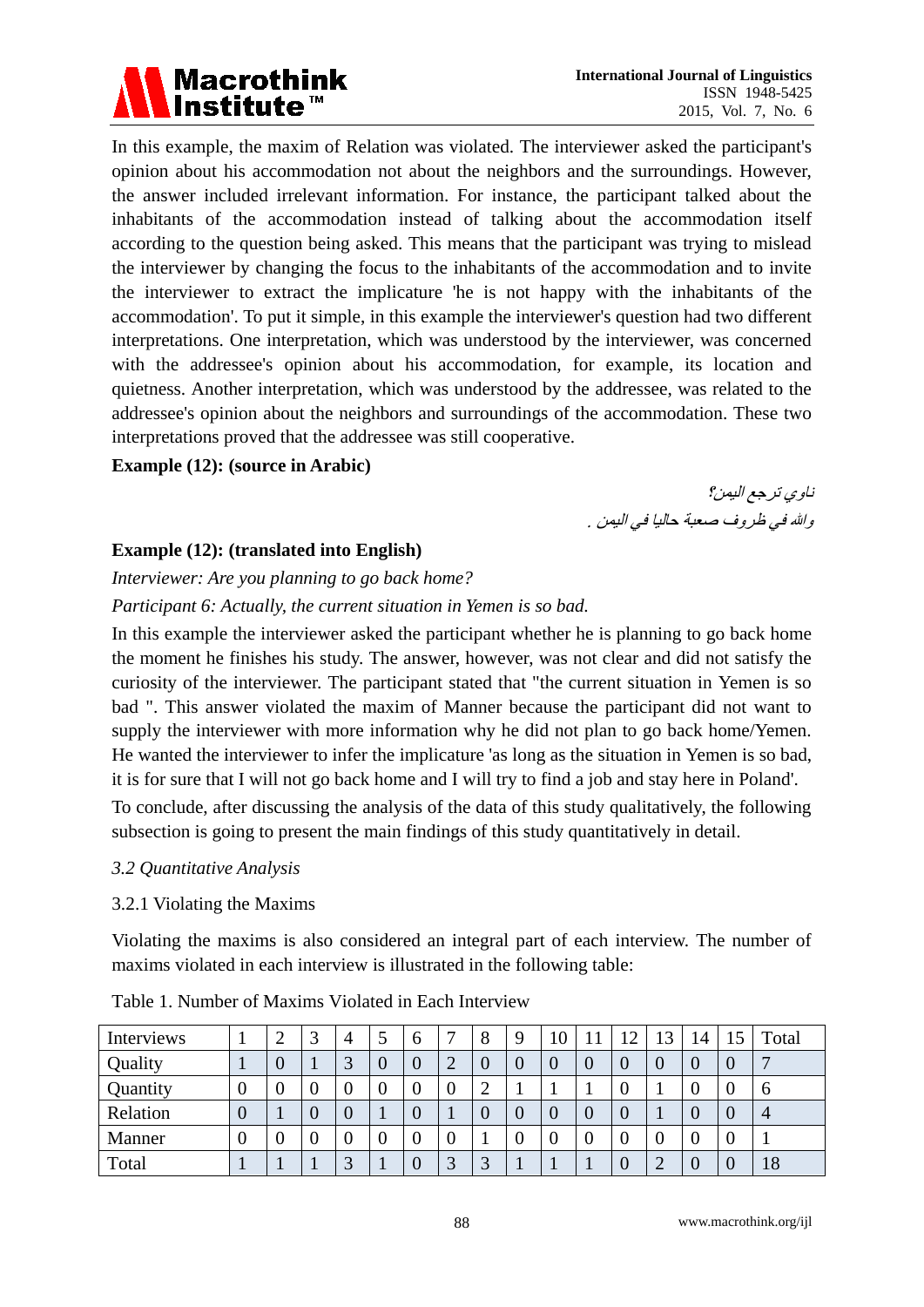

In detail, the above table illustrates that it was the maxim of Quality that was most frequently violated. It was violated 7 times in all the interviews. The participants of this study underscored that most of what they said was not true or lacked adequate evidence. Second, the maxim of Quantity was violated 6 times. This means that some of the participants of the study were not brief and to the point in their answers. They provided either more or less information to the questions being asked. Third, the maxim of Relation was violated 4 times in all the interviews. Some of the participants of the study intended to say something that was not related to the questions being asked. Their answers included some irrelevant information. Finally, the maxim of Manner was violated just one time in all of the interviews. This means that the participants were careful not to say anything ambiguous or obscure or not orderly. The following figure displays the number of maxims violated in each interview:



Figure 1. Number of Maxims Violated in Each Interview

This figure illustrates how often the maxim of Quality was violated. The blue line shows the number of maxim of Quality violations in each interview. It can be seen that the maximum instances the maxim of Quality was violated was 3 times (in the interview number four). Second, the figure displays how the maxim of Quantity was violated (brown line). It was violated the maximum of 2 times (in the interview number eight). Third, the maxim of Relation (green line) was violated in each interview no more than once (in the interviews number two, five, seven and thirteen). The maxim of Manner (purple line) was violated only once (in the eighth interview).

## **4. Conclusion**

The aim of this research was to investigate Gricean Theory of Conversational Implicature and its application to Arabic language. The data were collected from 15 Yemeni participants who had different academic levels and different dialectal backgrounds and gathered through semi-structured interviews. The interviews were transcribed, translated, organized and interpreted. The focus was on violating the maxims. The results showed that the maxim of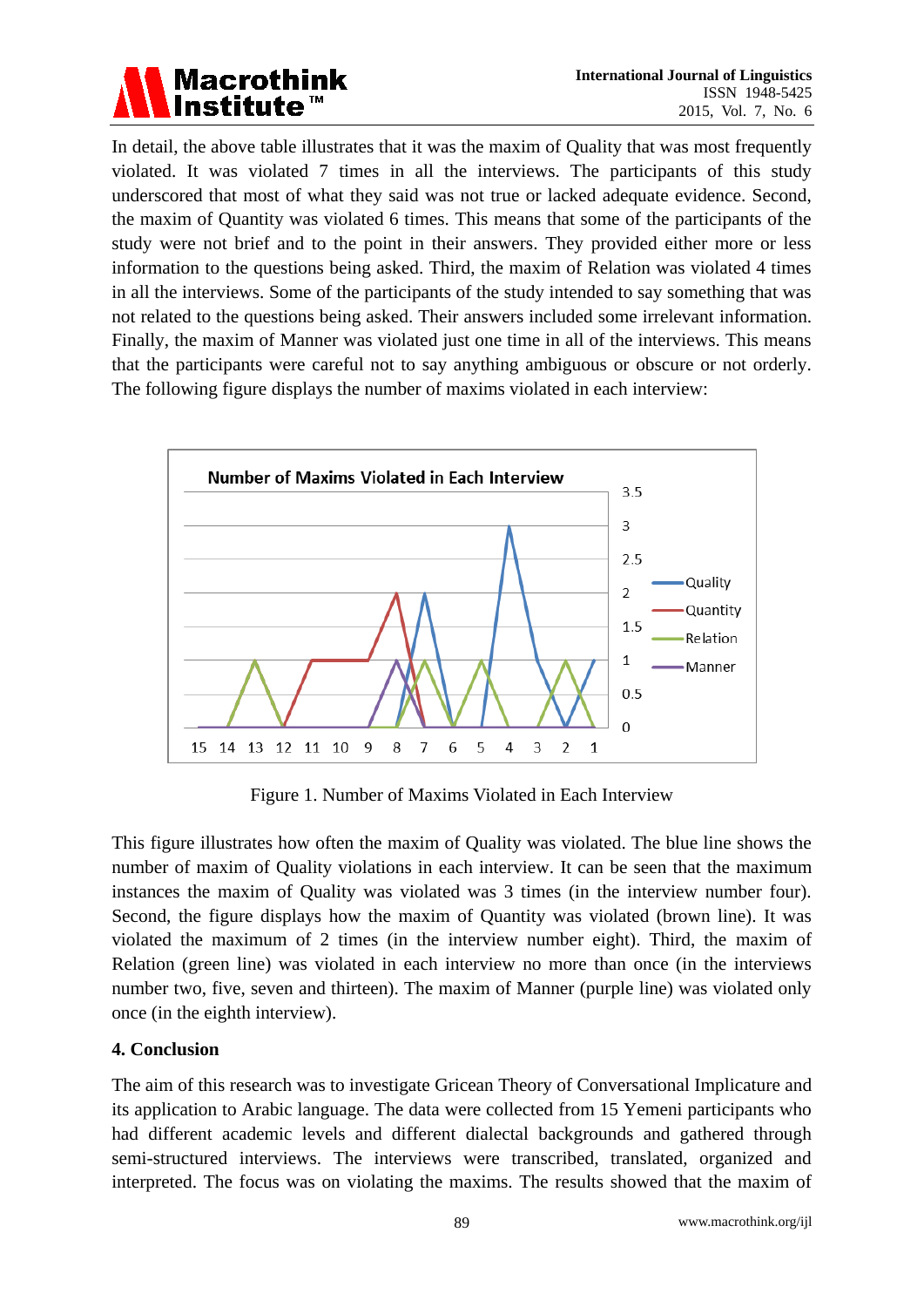

Quality was most frequently violated. Then the maxims of Quantity, Relation and Manner respectively.

## **Acknowledgement**

This paper is part of my MA thesis that I accomplished at the Dept. of Applied Linguistics, University of Warsaw and directed by Prof. Dr. Agata Klimczak-Pawlak. All words of thanks in all languages cannot express my sincere appreciation to her and all the participants of this study. Needless to say, many thanks go to the two anonymous reviewers for their insightful and related comments. I will be most grateful to them forever and a day.

## **References**

Alduais, A. (2012). Conversational Implicature (Flouting the Maxims): Applying Conversational Maxims on Examples Taken from Non-Standard Arabic Language, Yemeni Dialect, an Idiolect Spoken at IBB City. *Journal of Sociological Research, 3*(2), 376-387. http://dx.doi.org/10.5296/jsr.v3i2.2433

Al-Qaderi, I. (2015). *Pragmatics in Arabic: Investigating Gricean Theory of Conversational Implicature in Arabic Data: an Empirical Study.* Saarbrucken, Deutschland / Germany: LAP Lambert Academic Publishing.

Bach, K. (2006). The top 10 misconceptions about implicature. *Drawing the Boundaries of Meaning: Neo-Gricean studies in pragmatics and semantics in honor of Laurence R. Horn*, 21-30. http://dx.doi.org/10.1075/slcs.80.03bac

Frederking, R. (1996). Grice's maxims: do the right thing. In *Proceedings of the Computational Implicature Workshop at the AAAI-96 Spring Symposium Series, Stanford, CA*. 1-6

Grice, H. P. (1975). *Logic and Conversation*. Cambridge: Cambridge University Press. Pp.45-46.

Hancock, D., & Algozzine, R. (2006). *Doing case study research: A practical guide for beginning researchers.* New York: Teachers College Press.

Lindblom, K. (2001). Cooperating with Grice: A cross-disciplinary metaperspective on uses of Grice's cooperative principle. *Journal of Pragmatics, 33*(10), 1601-1623. http://dx.doi.org/10.1016/s0378-2166(00)00069-2

Seidman, I. (2006). *Interviewing as qualitative research: A guide for researchers in education and the social sciences* (3rd ed.). New York: Teachers College Press, Columbia University.

Terkourafi, M. (2005). Socialising Grice: On interlocutors' reasons for co-operating in conversation. *Cambridge Occasional Papers in Linguistics (COPIL)*, *2*, 235-247.

Zor, B. (2006). Using Grice's Cooperative Principle and Its Maxims to Analyze Problems of Coherence in Turkish and English Essays (Unpublished doctoral dissertation). Middle East Technical University, Turkey.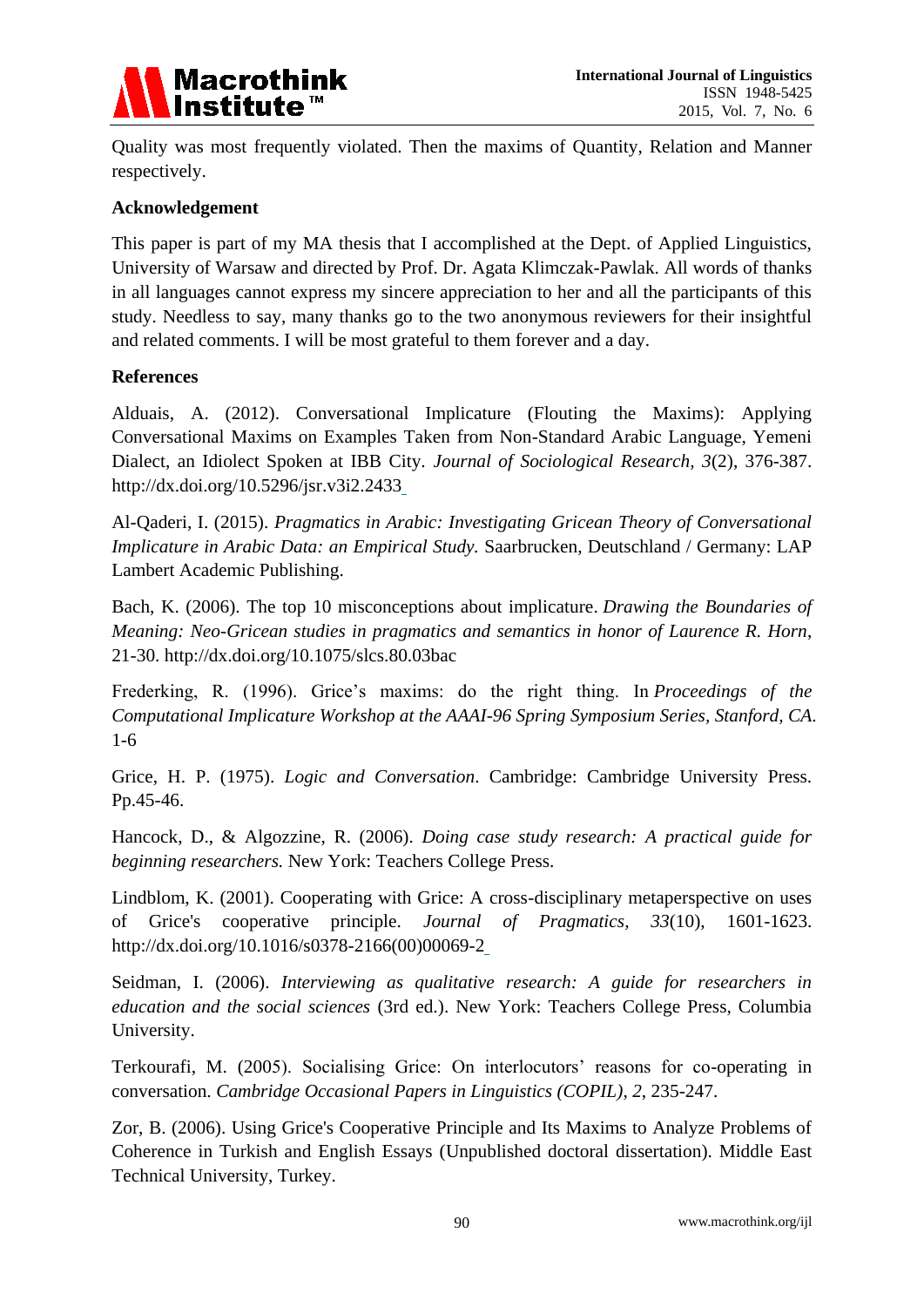

# **Appendices**

- *A. Interview Questions for Ph.D. Candidates*
	- 1- Please tell me your name.
	- 2- Please tell me how old you are.
	- 3- Please tell me where you are from.
	- 4- Please tell me about your marital status.
	- 5- Please tell me how many languages you speak?
	- 6- Where do you study?
	- 7- What do you study?
	- 8- What program are you enrolled in?
	- 9- I wonder if you please let me know how you got the scholarship.
	- 10- What is the title of your thesis?
	- 11- What are the difficulties you encountered while writing your thesis?
	- 12- Have you got any publications?
	- 13- How long have you been in Poland?
	- 14- What do you think of Poland?
	- 15- What do you think of the Polish language?
	- 16- What do you think of the Polish culture?
	- 17- When are you supposed to finish your studies?
	- 18- Are you planning to go back home?
	- 19- Are you planning to be an academic?
	- 20- Are you willing to stay in Poland in case you find a work?
	- 21- Where did you get your B.A. and M.A., which major?
	- 22- Based on your experience, what is the difference between studying in Yemen and Poland?
	- 23- What do you think of the current situation in Yemen?
	- 24- What are the reasons that cause all the current problems in Yemen?
	- 25- Where do you live nowadays?
	- 26- How do you find your accommodation?
	- 27- How did you spend your Christmas break?
	- 28- What are you planning to do in the Easter time?
	- 29- What do you think of this year's winter compared to the previous years'?
	- 30- How much money do you have in your bank account?

## *B. Interview Questions for M.A. Candidates*

- 1- Please tell me your name.
- 2- Please let me know how old you are.
- 3- Please tell me where you are from.
- 4- Please tell me about your marital status.
- 5- Please tell me how many languages you speak?
- 6- Where do you study?
- 7- What do you study?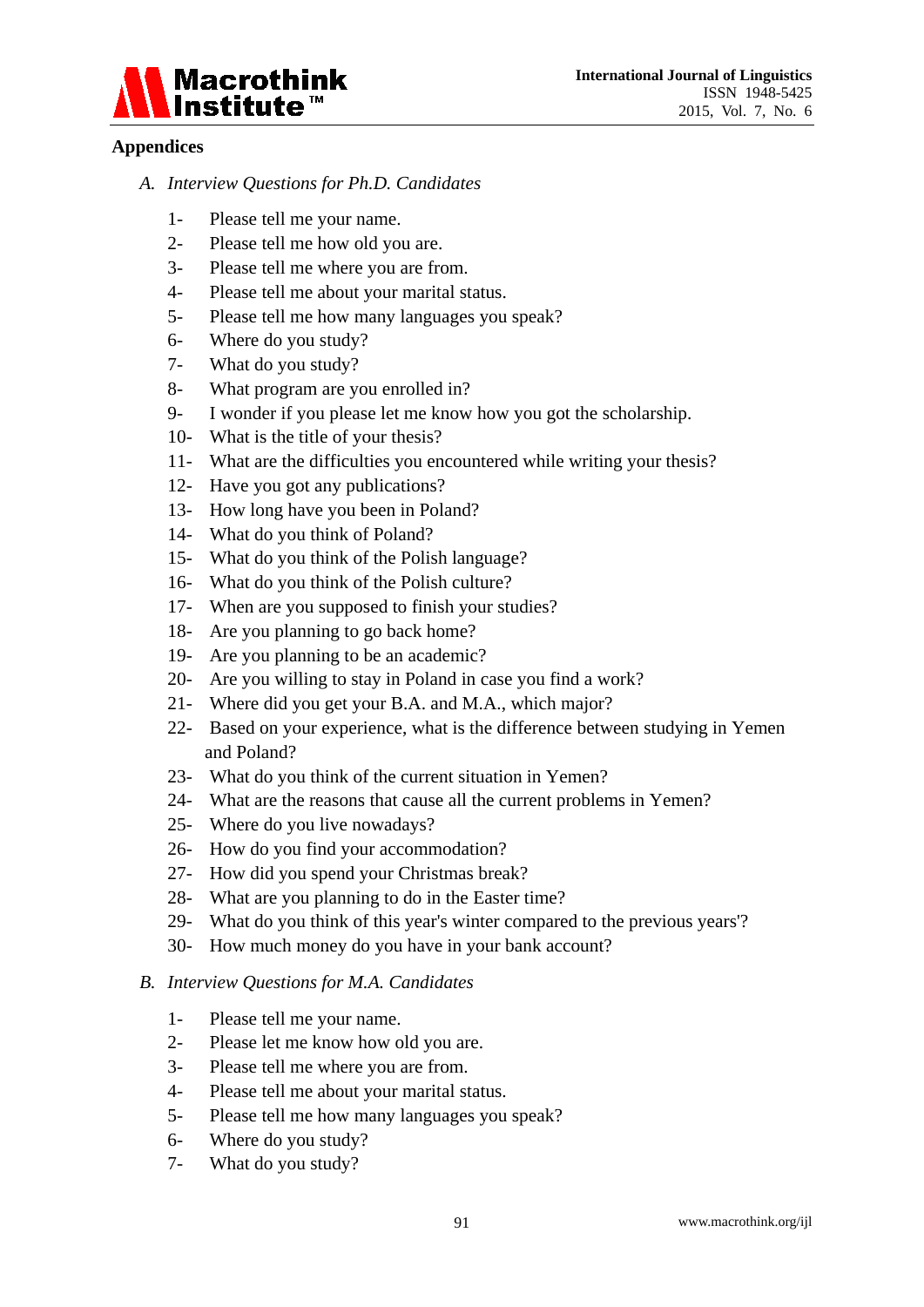

- 8- What program are you enrolled in?
- 9- How did you get the scholarship?
- 10- What is the title of your dissertation?
- 11- What are the difficulties you encountered while writing your dissertation?
- 12- How long have you been in Poland?
- 13- What do you think of Poland?
- 14- What do you think of the Polish language?
- 15- What do you think of the Polish culture?
- 16- When are you supposed to finish your studies?
- 17- Are you planning to go back home?
- 18- Are you planning to pursue your Ph.D. program?
- 19- Are you willing to stay in Poland in case you find a work?
- 20- Where did you get your B.A.?
- 21- Based on your experience, what is the difference between studying in Yemen and Poland?
- 22- How many courses did you take in the first semester?
- 23- What do you think of the current situation in Yemen?
- 24- What are the reasons that cause all the current problems in Yemen?
- 25- Where do you live nowadays?
- 26- How do you find your accommodation?
- 27- How did you spend your Christmas break?
- 28- What are you planning to do in the Easter time?
- 29- What do you think of this year's winter compared to the previous years'?
- 30- When are you planning to get married?
- 31- Based on your own perspective, what are the characteristics you prefer to be in your would-be wife/husband?
- 32- How much money do you have in your bank account?
- *C. Interview Questions for Undergraduate Candidates*
	- 1- Please tell me your name.
	- 2- Please let me know how old you are.
	- 3- Please tell me where you are from.
	- 4- Please tell me how many languages you speak?
	- 5- Where do you study?
	- 6- What do you study?
	- 7- What program are you enrolled in?
	- 8- How did you get the scholarship?
	- 9- What did you study in Yemen?
	- 10- How long have you been in Poland?
	- 11- What do you think of Poland?
	- 12- What do you think of the Polish language?
	- 13- What do you think of the Polish culture?
	- 14- When are you supposed to finish your studies?